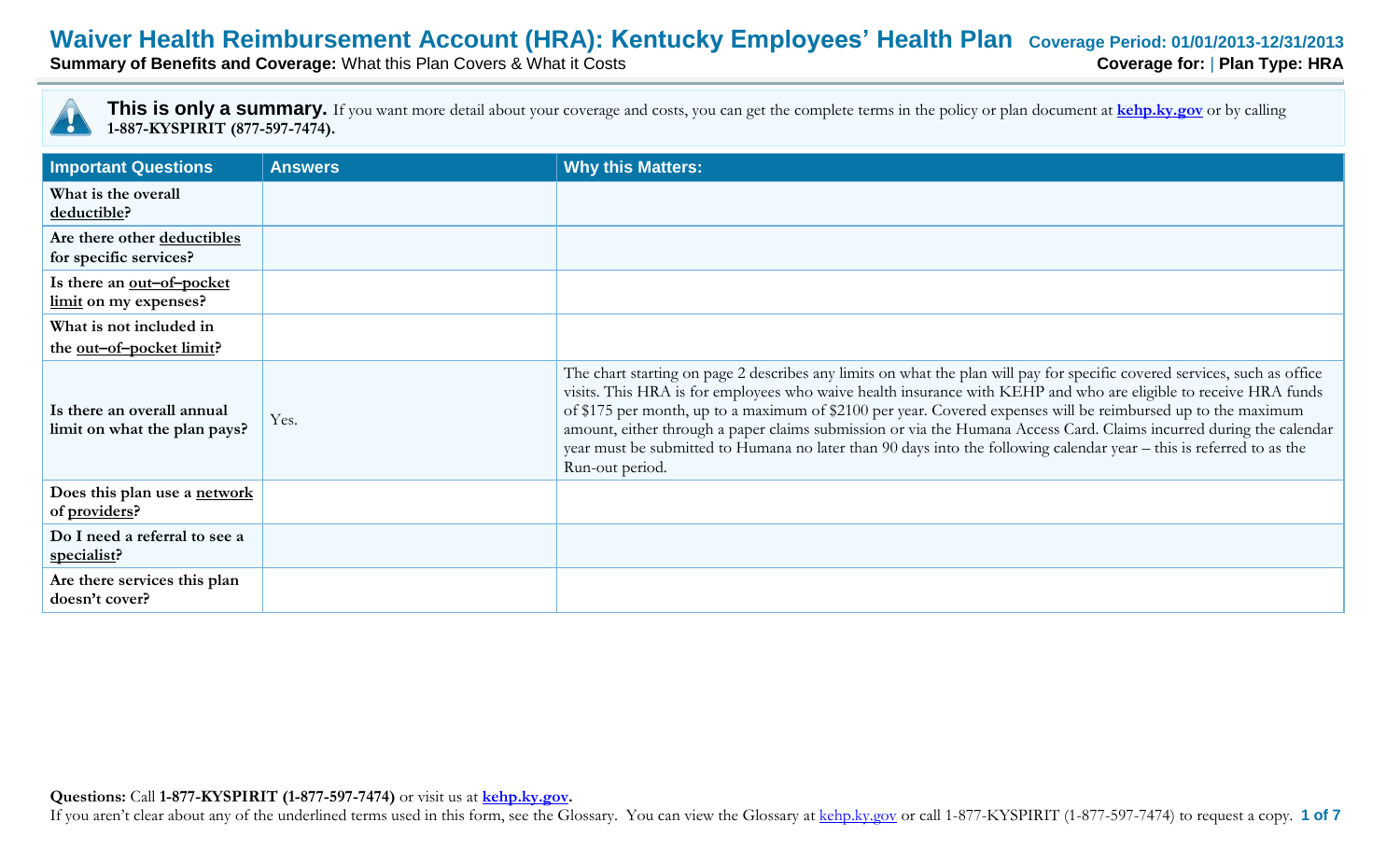# **Waiver Health Reimbursement Account (HRA): Kentucky Employees' Health Plan Coverage Period: 01/01/2013-12/31/2013**

**Summary of Benefits and Coverage:** What this Plan Covers & What it Costs **Coverage for: | Plan Type: HRA** 

- **Copayments** are fixed dollar amounts (for example, \$20 or \$25) you pay for covered health care, usually when you receive the service.
- **Coinsurance** is *your* share of the costs of a covered service, calculated as a percent of the **allowed amount** for the service. For example, if the plan's **allowed amount** for an overnight hospital stay is \$1,000, your **coinsurance** payment of 20% would be \$200. This may change if you haven't met your **deductible**.
- The amount the plan pays for covered services is based on the **allowed amount**. If an out-of-network **provider** charges more than the **allowed amount**, you may have to pay the difference. For example, if an out-of-network hospital charges \$1,500 for an overnight stay and the **allowed amount** is \$1,000, you may have to pay the \$500 difference. (This is called **balance billing**.)
- This plan may encourage you to use **PAR provider**s by charging you lower **deductibles**, **copayments** and **coinsurance** amounts.

| <b>Common</b>                                                                                    | <b>Services You May Need</b>                        | Your cost if you use an       |                                   |                                     |
|--------------------------------------------------------------------------------------------------|-----------------------------------------------------|-------------------------------|-----------------------------------|-------------------------------------|
| <b>Medical Event</b>                                                                             |                                                     | In-Network<br><b>Provider</b> | Out-of-Network<br><b>Provider</b> | <b>Limitations &amp; Exceptions</b> |
| If you visit a health care<br>provider's office or clinic                                        | Primary care visit to treat an injury<br>or illness | 100%                          | 100%                              |                                     |
|                                                                                                  | Specialist visit                                    | 100%                          | 100%                              |                                     |
|                                                                                                  | Other practitioner office visit                     | 100%                          | 100%                              |                                     |
|                                                                                                  | Preventive<br>care/screening/immunization           | 100%                          | 100%                              |                                     |
| If you have a test                                                                               | Diagnostic test (x-ray, blood work)                 | 100%                          | 100%                              |                                     |
|                                                                                                  | Imaging (CT/PET scans, MRIs)                        | 100%                          | 100%                              |                                     |
| If you need drugs to treat<br>your illness or condition.                                         | Generic drugs                                       | 100%                          | 100%                              |                                     |
| More information about<br>prescription drug                                                      | Formulary drugs                                     | 100%                          | 100%                              |                                     |
| coverage is available at<br>$\frac{\text{kehp.ky.gov}}{1-877}$<br>KYSPIRIT (1-877-597-<br>7474). | Non-formulary drugs                                 | 100%                          | 100%                              |                                     |
|                                                                                                  | Specialty drugs                                     | Same as Non-Specialty Drugs   |                                   |                                     |

#### **Questions:** Call **1-877-KYSPIRIT (1-877-597-7474)** or visit us at **kehp.ky.gov.**

If you aren't clear about any of the underlined terms used in this form, see the Glossary. You can view the Glossary at kehp.ky.gov or call 1-877-KYSPIRIT (1-877-597-7474) to request a copy. 2 of 7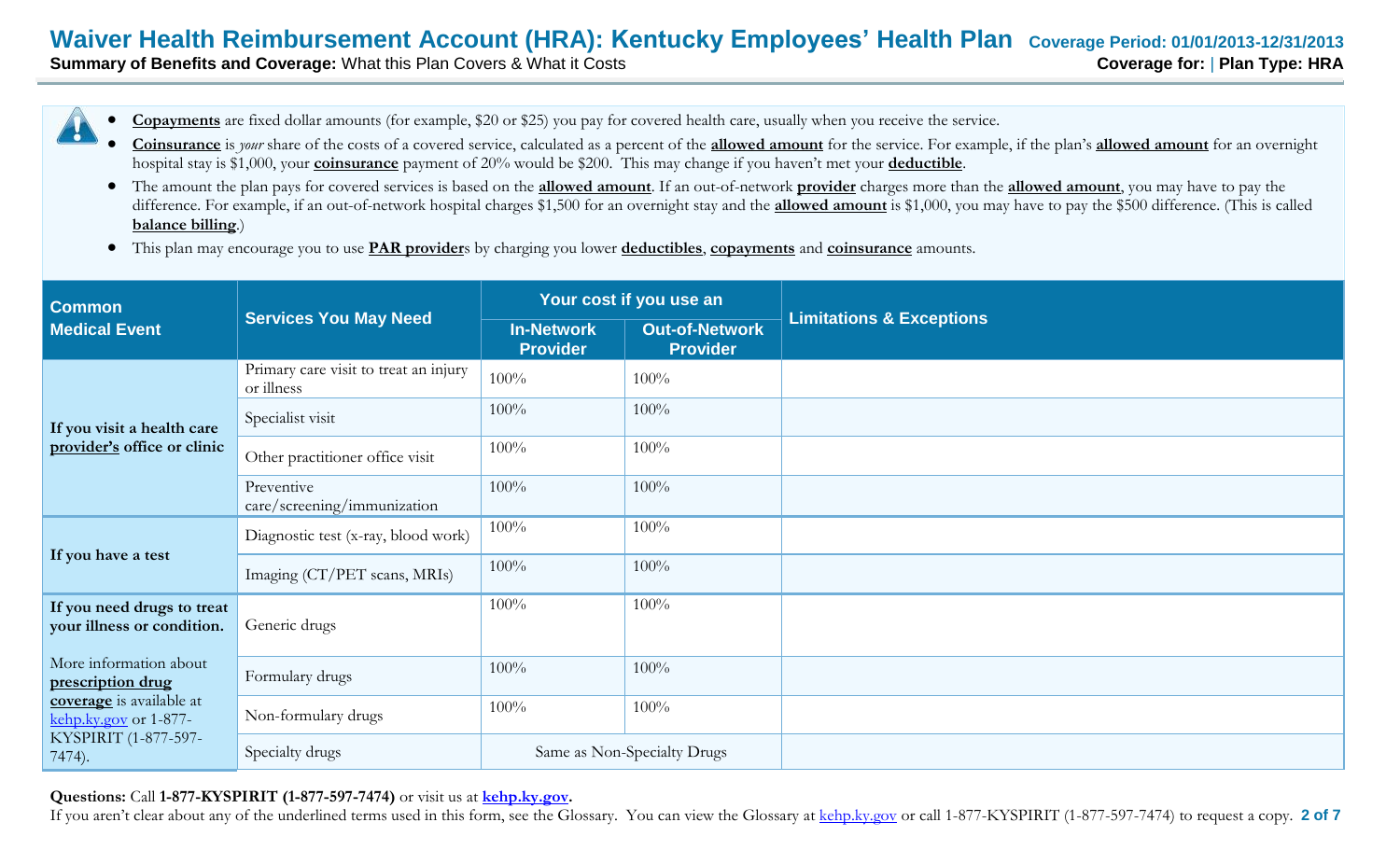# **Waiver Health Reimbursement Account (HRA): Kentucky Employees' Health Plan** Coverage Period: 01/01/2013-12/31/2013<br>Summary of Benefits and Coverage: What this Plan Covers & What it Costs<br>RA Coverage for: | Plan Type: HRA

**Summary of Benefits and Coverage: What this Plan Covers & What it Costs** 

| If you have outpatient<br>surgery                                            | Facility fee (e.g., ambulatory<br>surgery center)                                   | 100%    | 100% |  |
|------------------------------------------------------------------------------|-------------------------------------------------------------------------------------|---------|------|--|
|                                                                              | Physician/surgeon fees                                                              | 100%    | 100% |  |
| If you need immediate<br>medical attention                                   | Emergency room services:<br>True Emergency ER Services<br>Non-Emergency ER Services | 100%    | 100% |  |
|                                                                              | Emergency medical transportation                                                    | 100%    | 100% |  |
|                                                                              | Urgent care                                                                         | 100%    | 100% |  |
| If you have a hospital                                                       | Facility fee (e.g., hospital room)                                                  | 100%    | 100% |  |
| stay                                                                         | Physician/surgeon fee                                                               | 100%    | 100% |  |
| If you have mental<br>health, behavioral health,<br>or substance abuse needs | Mental/Behavioral health<br>outpatient services                                     | 100%    | 100% |  |
|                                                                              | Mental/Behavioral health inpatient<br>services                                      | 100%    | 100% |  |
|                                                                              | Substance use disorder outpatient<br>services                                       | $100\%$ | 100% |  |
|                                                                              | Substance use disorder inpatient<br>services                                        | 100%    | 100% |  |
| If you are pregnant                                                          | Prenatal and postnatal care                                                         | 100%    | 100% |  |
|                                                                              | Delivery and all inpatient services                                                 | 100%    | 100% |  |
|                                                                              | Home health care                                                                    | 100%    | 100% |  |
|                                                                              | Rehabilitation services                                                             | 100%    | 100% |  |
| If you need help<br>recovering or have other<br>special health needs         | Habilitation services                                                               | 100%    | 100% |  |
|                                                                              | Skilled nursing care                                                                | 100%    | 100% |  |
|                                                                              | Durable medical equipment                                                           | 100%    | 100% |  |
|                                                                              | Hospice service                                                                     | 100%    | 100% |  |
|                                                                              | Eye exam                                                                            | 100%    | 100% |  |
| If your child needs dental<br>or eye care                                    | Glasses                                                                             | 100%    | 100% |  |
|                                                                              | Dental check-up                                                                     | 100%    | 100% |  |

### **Questions:** Call **1-877-KYSPIRIT (1-877-597-7474)** or visit us at **kehp.ky.gov.**

If you aren't clear about any of the underlined terms used in this form, see the Glossary. You can view the Glossary at kehp.ky.gov or call 1-877-KYSPIRIT (1-877-597-7474) to request a copy. 3 of 7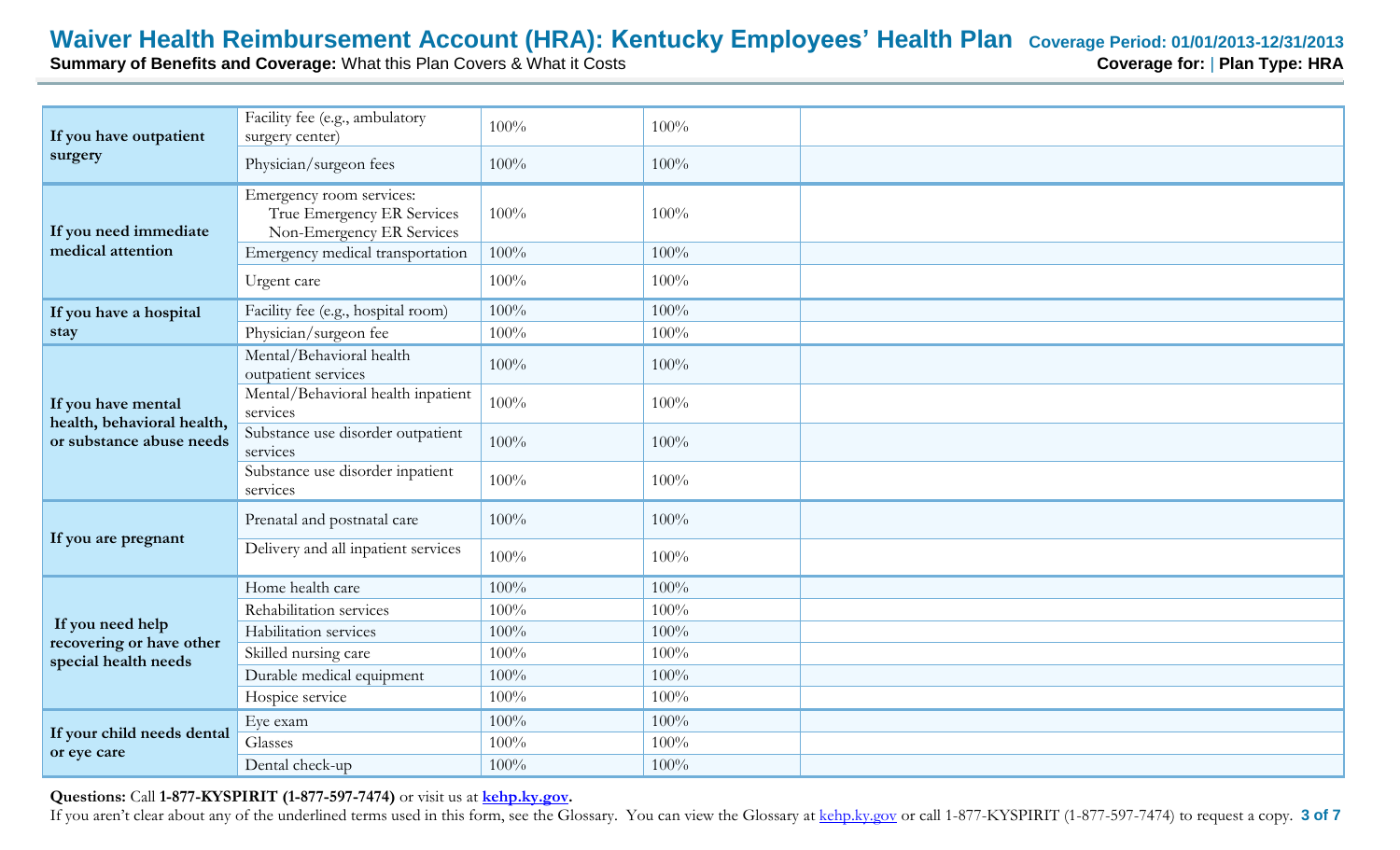# **Waiver Health Reimbursement Account (HRA): Kentucky Employees' Health Plan** Coverage Period: 01/01/2013-12/31/2013<br>Summary of Benefits and Coverage: What this Plan Covers & What it Costs

**Summary of Benefits and Coverage: What this Plan Covers & What it Costs** 

## **Excluded Services & Other Covered Services:**

| Services Your Plan Does NOT Cover (This isn't a complete list. Check your policy or plan document for other excluded services.)                       |  |                                                                                                                                                           |  |
|-------------------------------------------------------------------------------------------------------------------------------------------------------|--|-----------------------------------------------------------------------------------------------------------------------------------------------------------|--|
|                                                                                                                                                       |  |                                                                                                                                                           |  |
| Other Covered Services (This isn't a complete list. Check your policy or plan document for other covered services and your costs for these services.) |  |                                                                                                                                                           |  |
| Dental care (Adult and child)<br>$\bullet$                                                                                                            |  | Hearing aids                                                                                                                                              |  |
| Bariatric surgery                                                                                                                                     |  | Acupuncture                                                                                                                                               |  |
| Chiropractic care                                                                                                                                     |  | Infertility services                                                                                                                                      |  |
| Long-term care                                                                                                                                        |  | Routine eye care (Adult and child)                                                                                                                        |  |
| Non-emergency care when traveling outside the U.S.<br>$\bullet$                                                                                       |  | Weight loss programs                                                                                                                                      |  |
| Private-duty nursing                                                                                                                                  |  | Cosmetic surgery (Requires prior auth. Services will only be<br>considered if due to a bodily injury or illness and functional<br>impairment is present.) |  |

**Refer to this link for additional information on covered and excluded services in the Waiver Health Reimbursement Account (HRA) <http://personnel.ky.gov/NR/rdonlyres/3FE49A68-E6FA-47AE-AA5D-DBDD8BFC4E89/0/GHC17403.pdf>**

If you aren't clear about any of the underlined terms used in this form, see the Glossary. You can view the Glossary at kehp.ky.gov or call 1-877-KYSPIRIT (1-877-597-7474) to request a copy. 4 of 7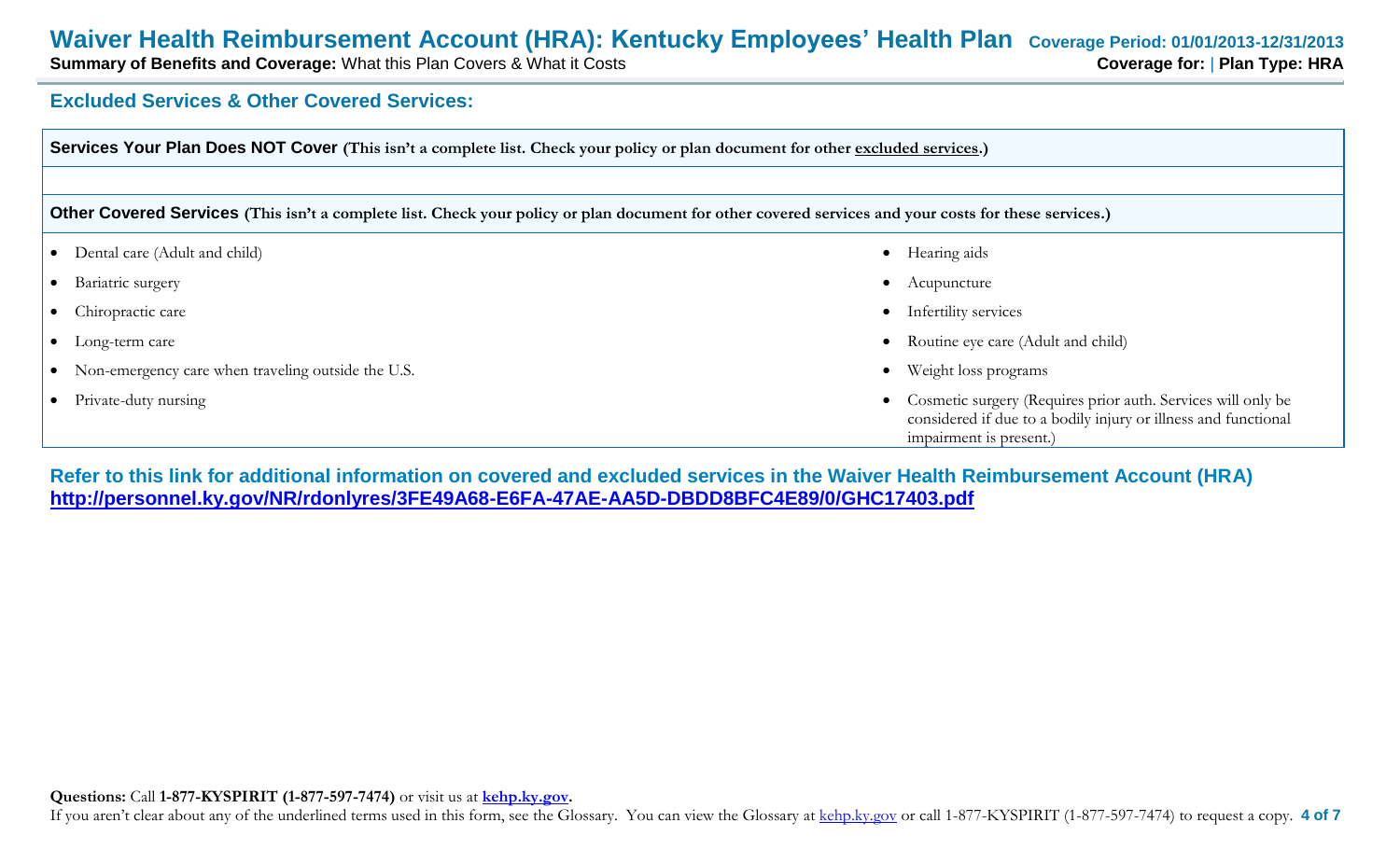# **Your Rights to Continue Coverage:**

If you lose coverage under the plan, then, depending upon the circumstances, Federal and State laws may provide protections that allow you to keep health coverage. Any such rights may be limited in duration and will require you to pay a **premium**, which may be significantly higher than the **premium** you pay while covered under the plan. Other limitations on your rights to continue coverage may also apply.

For more information on your rights to continue coverage, contact the plan at 1-877-KYSPIRIT (1-877-597-7474). You may also contact your state insurance department, the U.S. Department of Labor, Employee Benefits Security Administration at 1-866-444-3272 or www.dol.gov/ebsa, or the U.S. Department of Health and Human Services at 1-877-267-2323 x61565 or [www.cciio.cms.gov.](http://www.cciio.cms.gov/)

# **Your Grievance and Appeals Rights:**

If you have a complaint or are dissatisfied with a denial of coverage for claims under your plan, you may be able to **appeal** or file a **grievance**. For questions about your rights, this notice, or assistance, you can contact: 1-877-KYSPIRIT (1-877-597-7474).

Humana Grievance and Appeals P.O. Box 14546 Lexington, KY 40512-4546

–To see examples of how this plan might cover costs for a sample medical situation, see the next page.—

If you aren't clear about any of the underlined terms used in this form, see the Glossary. You can view the Glossary at kehp.ky.gov or call 1-877-KYSPIRIT (1-877-597-7474) to request a copy. **5 of 7**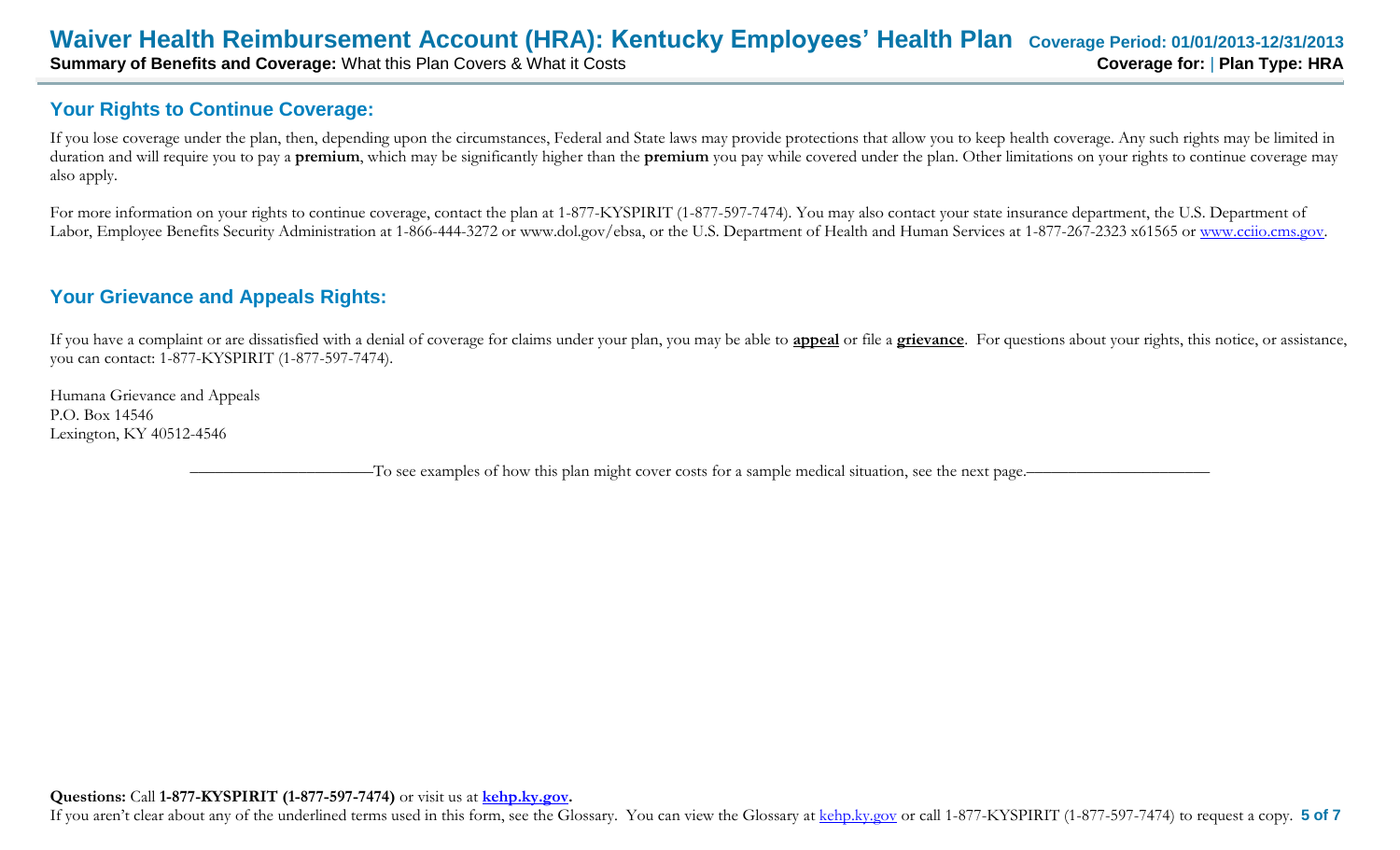# **About these Coverage Examples:**

These examples show how this plan might cover medical care in given situations. Use these examples to see, in general, how much financial protection a sample patient might get if they are covered under different plans.



**This is not a cost estimator.** 

Don't use these examples to estimate your actual costs under this plan. The actual care you receive will be different from these examples, and the cost of that care will also be different.

See the next page for important information about these examples.

**Having a baby** (normal delivery)

■ Amount owed to providers: \$7,540

**Plan pays** \$5,120

**Patient pays** \$2,420

#### **Sample care costs:**

| Hospital charges (mother)  | \$2,700 |
|----------------------------|---------|
| Routine obstetric care     | \$2,100 |
| Hospital charges (baby)    | \$900   |
| Anesthesia                 | \$900   |
| Laboratory tests           | \$500   |
| Prescriptions              | \$200   |
| Radiology                  | \$200   |
| Vaccines, other preventive | \$40    |
| Total                      | \$7,540 |

#### **Patient pays:**

| Deductibles          |        |
|----------------------|--------|
| Copays               |        |
| Coinsurance          |        |
| Limits or exclusions |        |
| Total                | \$7540 |

#### **Managing type 2 diabetes** (routine maintenance of a well-controlled condition)

■ Amount owed to providers: \$5,400 **Plan pays** \$3,550 **Patient pays** \$1,850

#### **Sample care costs:**

| Prescriptions                  | \$2,900 |
|--------------------------------|---------|
| Medical Equipment and Supplies | \$1,300 |
| Office Visits and Procedures   | \$700   |
| Education                      | \$300   |
| Laboratory tests               | \$100   |
| Vaccines, other preventive     | \$100   |
| Total                          | \$5,400 |

#### **Patient pays:**

| Deductibles          |        |
|----------------------|--------|
| Copays               |        |
| Coinsurance          |        |
| Limits or exclusions |        |
| Total                | \$5400 |

#### **Questions:** Call **1-877-KYSPIRIT (1-877-597-7474)** or visit us at **kehp.ky.gov.**

If you aren't clear about any of the underlined terms used in this form, see the Glossary. You can view the Glossary at kehp.ky.gov or call 1-877-KYSPIRIT (1-877-597-7474) to request a copy. 6 of 7